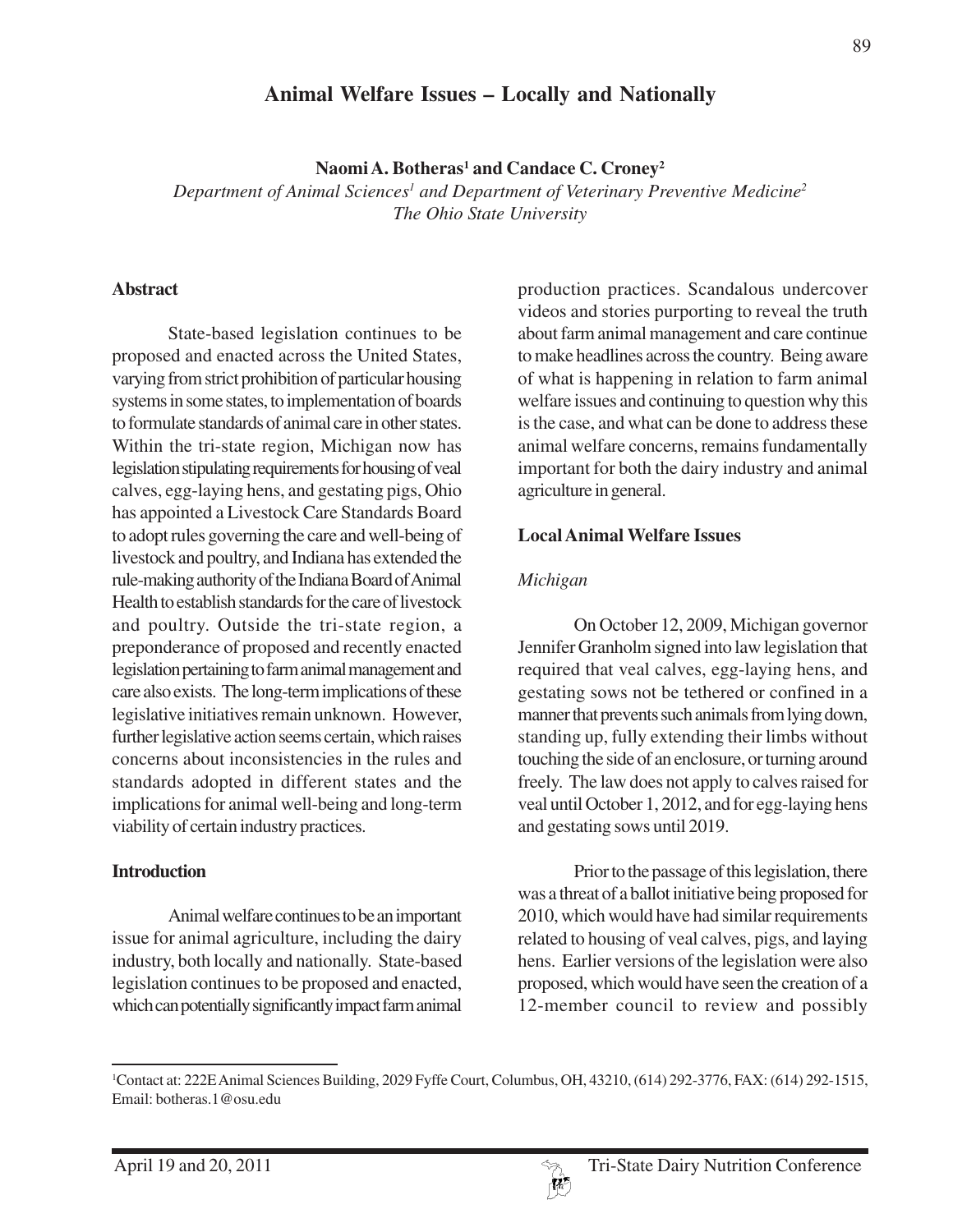recommend updated animal care standards at least every 5 years and require audits of livestock farms.

### *Ohio*

In November 2009, 64% of Ohio voters supported a constitutional amendment to create the Ohio Livestock Care Standards Board, a 13 member board charged with adopting rules governing the care and well-being of livestock and poultry in the State (dairy and beef cattle; veal calves; pigs; laying hens, meat chickens, and turkeys; sheep and goats; alpacas and llamas and; horses, ponies, mules and donkeys). In carrying out its purpose, the board shall endeavor to maintain food safety, encourage locally grown and raised food, and protect Ohio farms and families. In April 2010, the members of the board were announced, which include:

- 1. The director of the State department that regulates agriculture (chairperson)
- 2. Ten members appointed by the Governor with the advice and consent of the Senate:
	- a. One member representing family farms,
	- b. One member who is knowledgeable about food safety in the state,
	- c. Two members representing statewide organizations that represent farmers,
	- d. One member who is a veterinarian who is licensed in the state,
	- e. The State Veterinarian in the State department that regulates agriculture,
	- f. The dean of the agriculture department of a college or university located in the State,
	- g. Two members of the public representing Ohio consumers, and
	- h. One member representing a county humane society that is organized under state law.
- 3. One member appointed by the Speaker of the House of Representatives who shall be a family farmer
- 4. One member appointed by the President of the Senate who shall be a family farmer.

The board appointed a Technical Research Advisory Committee, composed of academic experts, to research prevailing standards of livestock care and relay recommendations and draft standards to the board. Species-based subcommittees, composed of industry-based experts, were also appointed to help create standards that could be practically implemented.

Throughout the latter half of 2010, the board, the advisory committee, and all of the species subcommittees held regular meetings, all of which were open to the public, to discuss existing industry standards and guidelines, and begin drafting standards for the state of Ohio. As of March 2011, draft standards have been developed for all covered species, as well as standards covering general considerations, euthanasia, disabled and distressed livestock, and civil penalties. The general considerations and the disabled and distressed livestock standards are making their way through the rule-making process, and the standards for dairy and beef cattle, and sheep and goats, are currently open for public comment. Standards for euthanasia and the civil penalties became effective on January 20, 2011. Further information about the board, and effective and proposed standards, is available at: http://www.ohiolivestockcarestandardsboard.org

The standards consist of general requirements related to:

- provision of sufficient quality and quantity of feed and water,
- housing,
- animal handling and use of different handling devices (e.g., electric prods),
- health and husbandry procedures (e.g., castration, tail docking), and
- transport.

Some examples of specific requirements for veal calves and dairy cattle include:

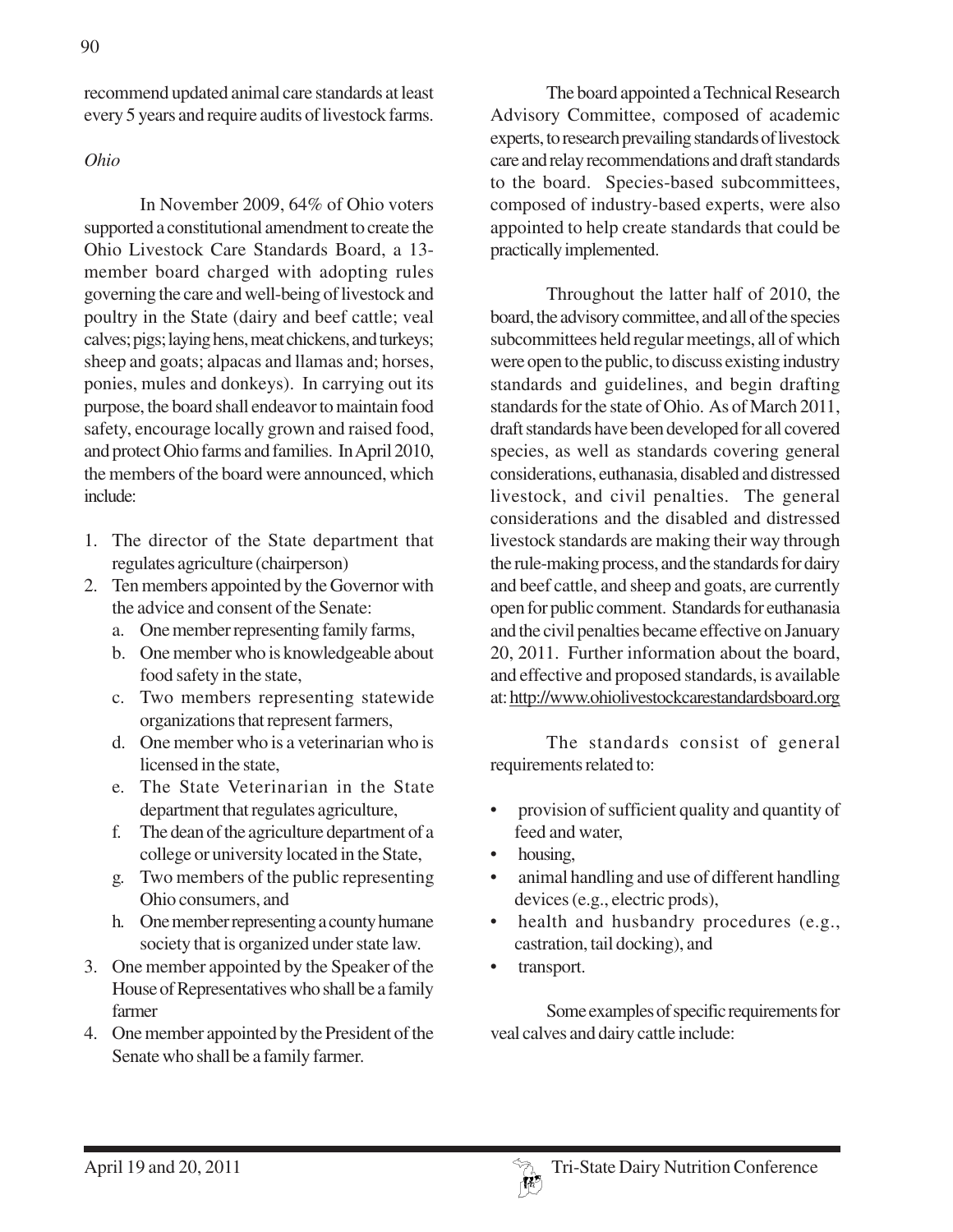- All newborn calves must be fed colostrum, or a colostrum replacement, within the first 24 hours of life.
- For horn removal, disbudding prior to eruption is permissible without pain management. For dehorning after eruption, pain management must be used.
- Until December 31, 2017, tail docking can be performed using elastrator castration bands in a manner that will result in the least amount of pain, and under the advice and consent of a licensed veterinarian. Any other method of tail docking must be performed by a licensed veterinarian.
- Effective January 1, 2018, tail docking can only be performed by a licensed veterinarian and if the procedure is determined to be medically necessary.
- Calves with navels that have not dried after birth must not be loaded for transport to a terminal market, non-terminal market, or a collection facility.

The standards related to housing of veal calves are currently being reviewed and reconsidered. In January 2010, the Humane Society of the United States (HSUS), among others, announced that they intended to propose an initiative for the November 2010 Ohio ballot, requiring the Livestock Care Standards Board to adopt certain minimum standards. However, on June 30, 2010, it was announced that then Governor Ted Strickland, HSUS, and Ohio agricultural leaders had reached an agreement. Specifically, HSUS had agreed to drop their ballot effort and the state had agreed to a number of livestock issues and regulations. Agreed issues included phasing out the use of veal crates by 2017 and gestation crates used by the pig industry over the next 15 years. Draft veal standards were written which met the requirements of the agreement brokered between the parties, but at a board meeting in early March 2011, the board voted 6-5 to rewrite the veal standards to allow the veal industry to continue to

house calves in crates which do not allow the calves to turn around during the first 10 weeks of life. The final outcome on the requirements for veal calf housing is still unknown, although in a press release, HSUS has stated "a phase-out of veal crates is a core element of the 8-point animal welfare agreement, and if the Livestock Board guts that provision by allowing calves to be immobilized for more than half of their lives, we will have little choice but to renew the effort for a ballot initiative that we had hoped had been averted through a balanced and forward-looking agreement" (HSUS, 2011).

The threat of additional ballot initiatives, the agreement with multiple specific requirements, and a change in Governor and Director of Agriculture, who chairs the board, have all created difficulties and uncertainties in the process of writing standards in Ohio. However, there have also been other problems and challenges, including the perception, real or imagined, that the make-up of the board is too pro-agriculture, and that the board is interested in upholding the status quo at the expense of improving animal welfare. These criticisms and issues are problematic, given that several other states have also created, or are considering creating, boards with a similar purpose to Ohio's, or introducing farm animal care standards, including Indiana, Kentucky, Louisiana, Nebraska, New York, Oregon, and West Virginia. Ohio's attempts to stipulate requirements for farm animal care and wellbeing are being closely watched and may have substantial impact on initiatives and outcomes in other states.

## *Indiana*

Following closely on the heels of the formation of the Ohio Livestock Care Standards Board, Indiana passed legislation in early 2010 which granted more power to the already existing Indiana Board of Animal Health, by extending its rule-making and guideline-making authority, which allows the board to adopt rules to establish

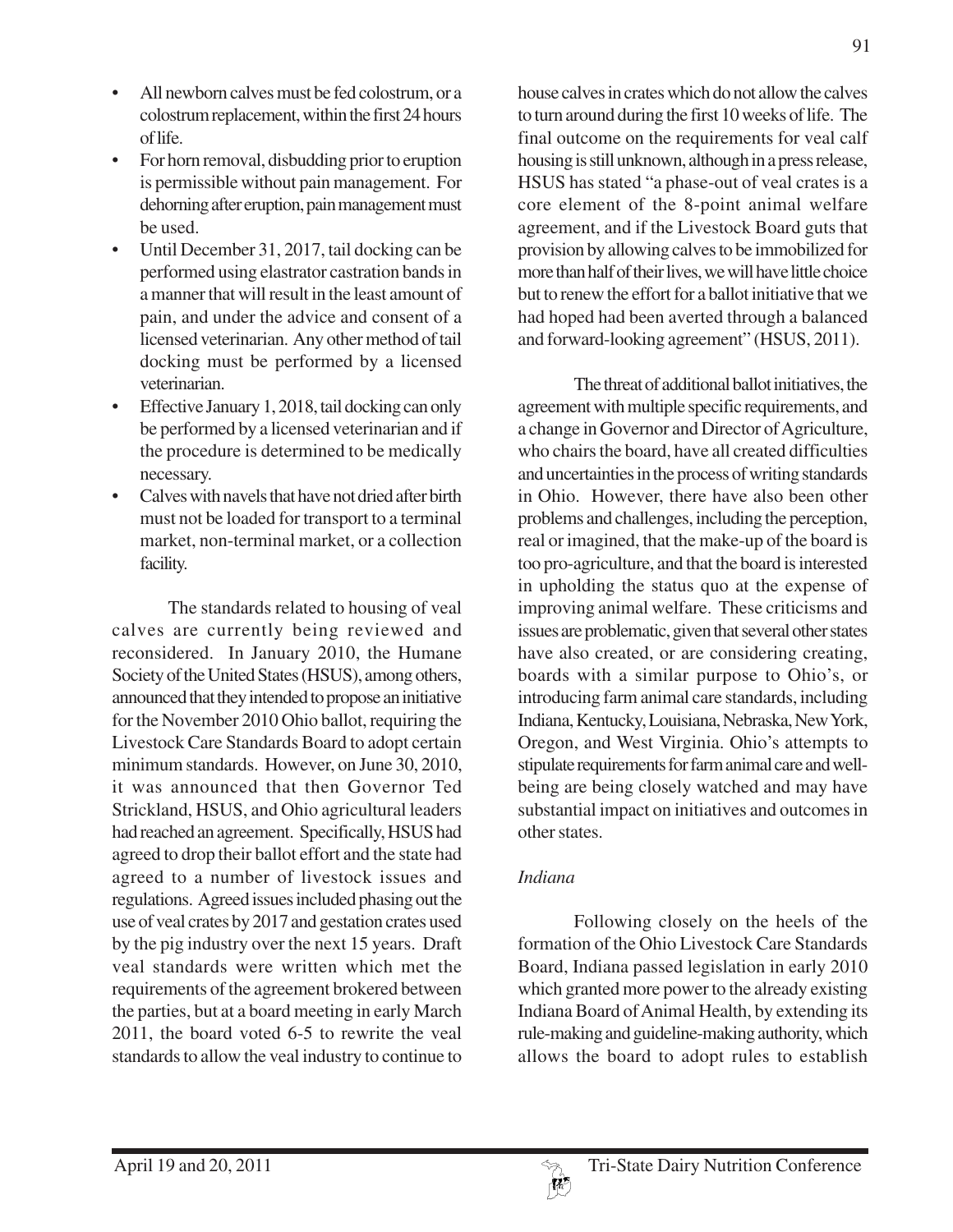standards governing the care of livestock and poultry. The legislation passed through both the house and senate without a single dissenting vote. The Governor, Mitch Daniels, was also quick to sign the bill. The changes became effective January 1, 2011. The 11-member board includes 6 members who must be engaged in livestock (dairy, swine, beef, horse, and sheep) or poultry production, 4 veterinarians, and someone affiliated with a licensed livestock market. The bill's language states that the board must consider the following when adopting standards:

- The health and husbandry of the livestock and poultry,
- Generally accepted farm management practices,
- Generally accepted veterinary standards and practices, and
- The economic impact the standards may have on:
	- livestock and poultry farmers,
	- the affected livestock and poultry sector, and
	- consumers.

## **National Animal Welfare Issues**

# *Legislation proposed and enacted in states outside the tri-state region*

Legislation banning intensive confinement of farm animals continues to be proposed and enacted on a state-by-state basis across the USA. For example, in 2009, Maine became the sixth state to ban the use of veal crates and sow gestation crates, effective January 1, 2011. A bipartisan state bill was introduced in Massachusetts in January 2011, which would require veal calves, gestating pigs, and laying hens to have enough room to turn around freely, lie down, stand up, and fully extend their limbs.

A coalition of animal welfare and other groups, Washingtonians for Humane Farms, is currently in the process of gathering signatures to place a measure on the November 2011 Washington state ballot to prevent the confinement of egg-laying hens. Principal supporters include HSUS, Farm Sanctuary, and many local humane societies. In contrast to previously passed and introduced animal housing requirements legislation, this act has more specifically defined what types of confinement housing will be prohibited and the minimum amount of useable floor space that must be provided. If passed, the legislation would take effect on January 1, 2018.

In an effort to counter the proposed Washington ballot initiative, a pair of House and Senate bills has been introduced in the Washington legislature to establish minimum standards for egglaying operations. These bills would require effective August 1, 2012, the United Egg Producers Animal Husbandry Guidelines, which are currently voluntary, industry-based guidelines, to become mandatory.

Routinely-performed husbandry procedures, not just confinement housing systems, are now also starting to attract state-based legislative attention. Effective January 1, 2010, tail docking of dairy cows became prohibited in the state of California. The bill was introduced in February 2009, passed in September, and was supported by HSUS, as well as the California Veterinary Medical Association, American Society for the Prevention of Cruelty to Animals **(ASPCA)**, California Cattlemen's Association, and California Farm Bureau. The bill was one of the first to be introduced after the reorganization of the California Senate Committee on Food and Agriculture into a body that includes animal welfare as one of its priorities, following the landslide passage of Proposition 2, the Prevention of Farm Animal Cruelty Act, in California in November 2008.

After an undercover video was released in January 2010, showing mistreatment of animals on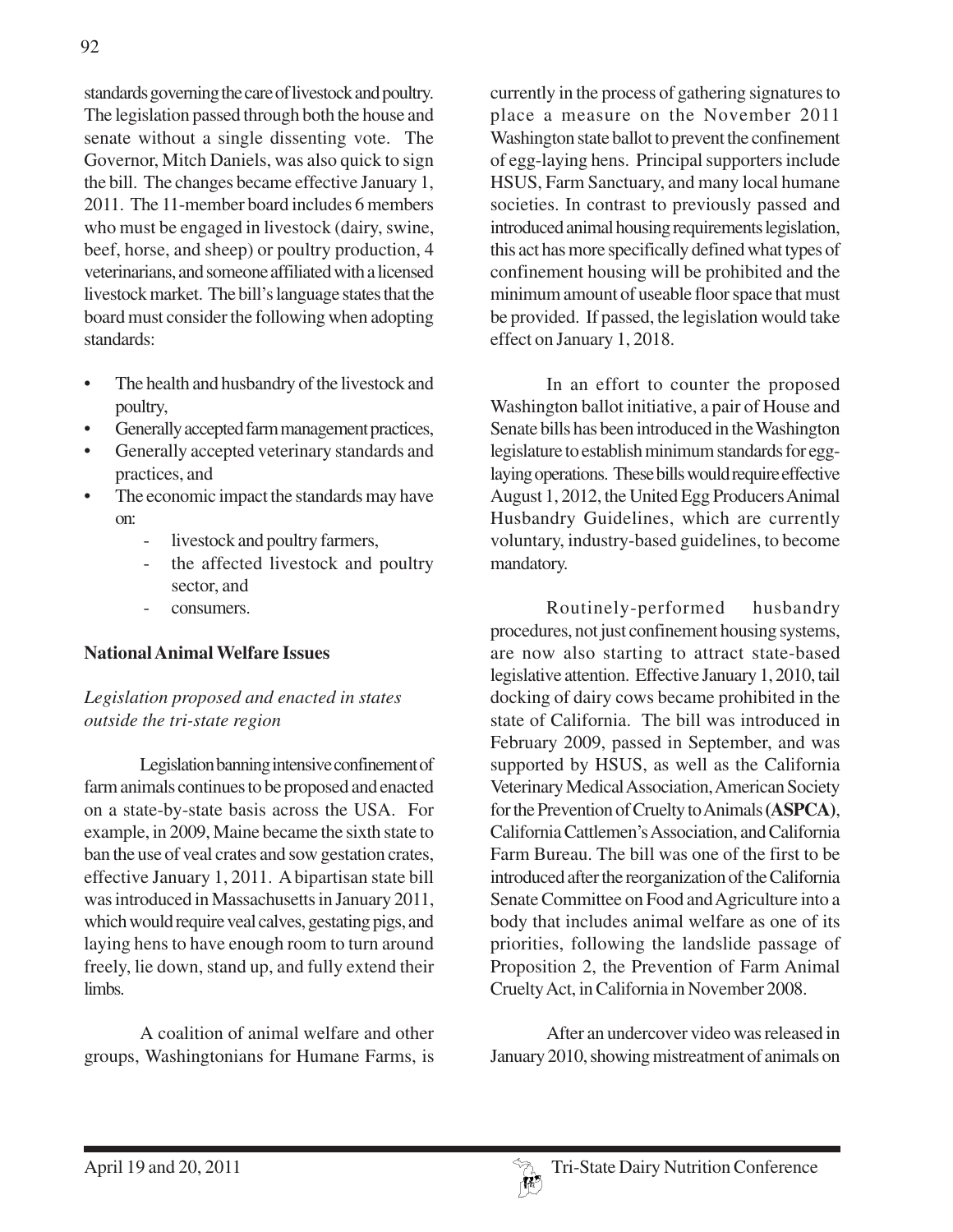a New York dairy farm, including animals being tail docked, a member of the New York State Assembly introduced a bill to prohibit bovine tail docking in the state of New York, perhaps buoyed by the successful enactment of similar legislation in California. The New York bill continues to make its way through the legislative process and so could be enacted in the future. A similar bill was introduced in Illinois in 2009, although that bill was unsuccessful. However, in February 2011, a new bill was introduced to the Illinois House, that would prohibit the docking of bovine animals' tails.

Further legislation to prohibit tail docking of dairy cattle may also be likely in other US states, given that the practice is also banned in a number of other countries, and it is becoming increasingly problematic to justify docking from both an ethical and scientific perspective (Croney and Anthony, 2011). Those who choose to dock continue to cite benefits, such as improved milk hygiene, udder cleanliness and health, and milker comfort, health, and hygiene. However, scientific investigations have failed to validate these benefits. No differences have been observed in udder cleanliness or milk hygiene in docked cows (Matthews et al., 1995; Eicher et al., 2001; Tucker et al., 2001; Schreiner and Ruegg, 2002). However, higher fly loads on docked cows have been noted (Ladewig and Matthews, 1992; Eicher et al., 2001; Eicher and Dailey, 2002), which may cause irritation to the animal and disturb feeding and resting behavior. Further, the practice raises debate about whether docking causes chronic pain to the cow (Eicher et al., 2006; von Keyserlingk et al., 2009). Recently, Lombard et al. (2010) reported that tail docked cows were actually dirtier than cows with intact tails, suggesting that environmental management is a better determinant of cow cleanliness than docking. The main benefit of docking appears to be worker comfort, and since alternatives such as improved management of the cow's environment or switch trimming are available to support both cow hygiene and worker comfort, the justification for docking is increasingly dubious

and contemplation of further legislative prohibition is likely.

The HSUS and Farm Sanctuary have filed petitions with the Food Safety and Inspection Service **(FSIS)** to make rules regarding the disposition of non-ambulatory disabled ('downer') veal calves and other non-ambulatory disabled livestock at slaughter. The HSUS petition requests FSIS to amend the current regulations, which allow downer veal calves to proceed to slaughter if they are able to rise and walk after being rested, to require that non-ambulatory disabled veal calves be condemned and promptly and humanely euthanized. The FSIS has agreed with the HSUS petition, acknowledging that allowing non-ambulatory disabled veal calves to be rested rather than immediately euthanized may create an incentive for slaughter establishments to inhumanely force such calves to rise and for veal calf producers to send weakened calves to slaughter (Federal Register, 2011). However, before initiating rulemaking, FSIS has determined that it would be useful to solicit public input on the issues raised in the petition.

The second petition to FSIS, submitted by Farm Sanctuary, requests that the Federal meat inspection regulations be amended to prohibit the slaughter of all non-ambulatory disabled pigs, sheep, goats, and other amenable livestock and require such animals to be euthanized. However, FSIS has not yet determined how it intends to respond to the petition and is requesting public comments on the implementation of the proposed rules. These comments will be considered before proposing rules related to humane handling of livestock other than cattle at official slaughter establishments.

An interesting recent development in Iowa is the introduction of a bill that would aim to protect farmers from the activities of animal activists, particularly in relation to obtaining undercover video on livestock or poultry farms. The bill would prohibit a person from tampering with property associated

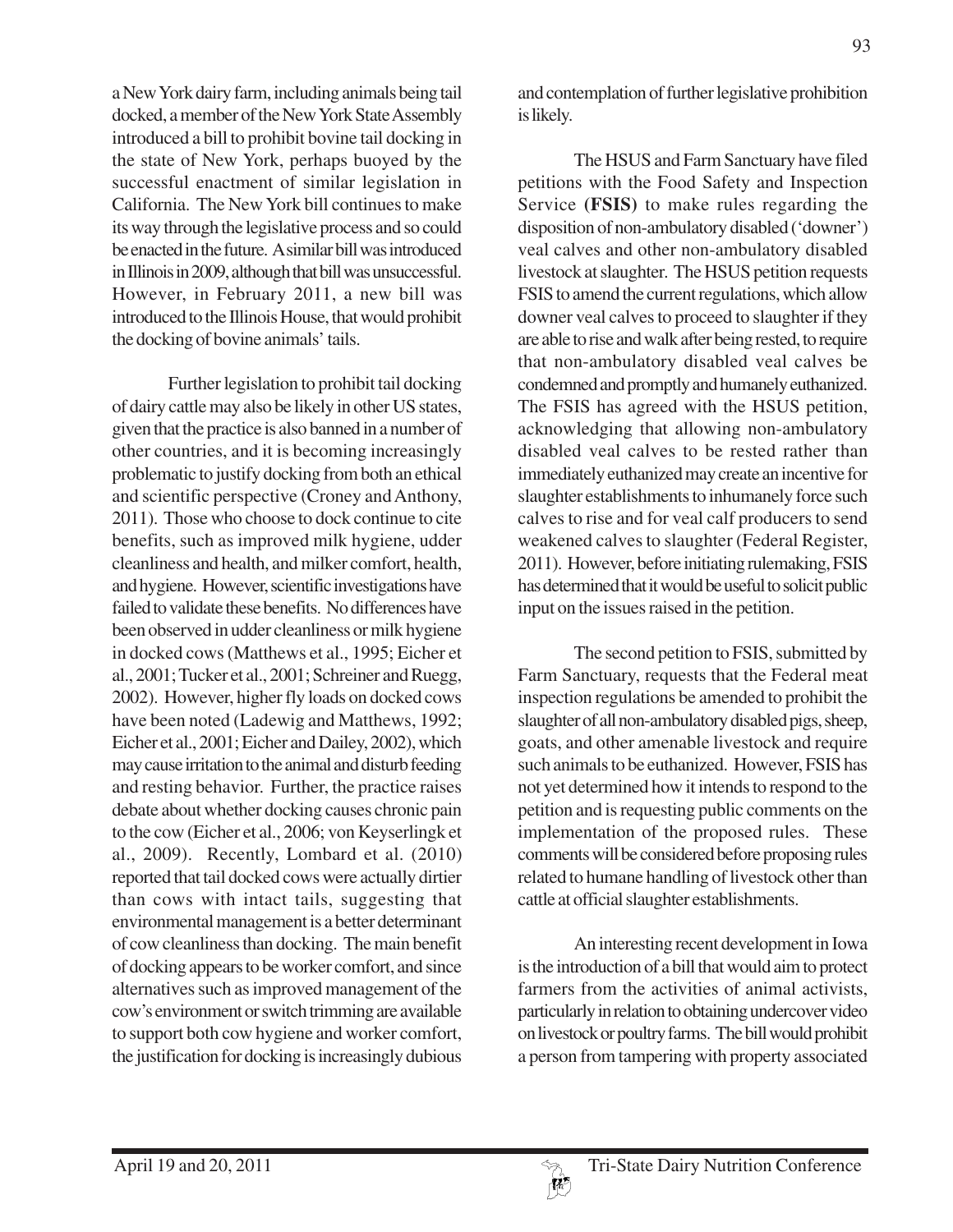with an animal facility or crop operation, including producing or distributing certain audio or visual recordings. The bill also would prohibit obtaining access to an animal facility or crop operation by false pretenses.

## *Additional industry responses to animal welfare issues across the USA*

The National Dairy FARM Program: Farmers Assuring Responsible Management™ (www.nationaldairyfarm.com) was launched in 2009 to provide consistency and uniformity to best practices in animal care and quality assurance in the dairy industry. The FARM program is a nationwide, verifiable program of animal care best management practices, with third-party verification to ensure the validity and the integrity of the program to customers and consumers. However, it should be noted that some scientists have suggested that the FARM program is not rigorous or specific enough in addressing certain aspects of dairy animal welfare. While participation in the FARM program currently remains voluntary, many co-ops and processors have been moving towards requiring their suppliers to participate in the program, including California Dairies, Inc. **(CDI)** and Land O'Lakes. On-farm evaluations are currently being conducted for both Land O'Lakes and CDI producers.

## **Conclusions**

The preponderance of proposed and recently enacted legislation pertaining to farm animal management and care in states across the USA would seem to suggest growing public demand for animal welfare assurance, and a general lack of trust in the animal agriculture industry to self-regulate (Croney and Anthony, 2011). Indeed, a 2003 Gallup poll found 62% of respondents supported passing strict laws governing farm animal treatment. Not only do Americans apparently have concerns about farm animal well-being, when they are in a position to act on their concerns via the voting booth,

they tend to do so in large numbers. Interestingly, legislature-initiated measures also often pass by wide margins.The long-term implications of these legislative initiatives remain unknown. However, further legislative action seems certain, which raises concerns about inconsistencies in the rules and standards adopted in different states.

One implication of the variation in animal care requirements across states is that a precedent has been set that suggests that science can take a back seat to politics in regard to setting policies for farm animal welfare. This is especially problematic when deals are struck with animal protection groups to phase out certain production practices, despite lack of understanding of acceptable viable alternatives. Moreover, specific requirements of such deals continue to evolve, depending on how each state has interpreted its options relative to the agreements reached. For example, there are now major inconsistencies in space allocation requirements for laying hens in California, Michigan, and Ohio, thus disproving that science is being properly used to determine welfare standards (Croney, 2011). The latest proposal by animal protection groups in Washington, which explicitly forbids the use of any type of cage-housing for laying hens, is clearly a reaction to suggestions that socalled enriched cages for laying hens might suffice to provide for birds' behavioral needs, as suggested by industry members in Ohio and by the American Humane Association. However, no compelling, scientific reasons have been offered to explain why enriched cages are an inappropriate form of housing for laying hens or why they are less acceptable than open floor systems.

Likewise, in certain areas such as veal calf housing and the issue of tail docking of dairy cows, the animal industries have been equally willing to disregard or cherry-pick current scientific findings to justify maintenance of practices that are questionable on a scientific (and ethical) basis (Croney and Anthony, 2011).